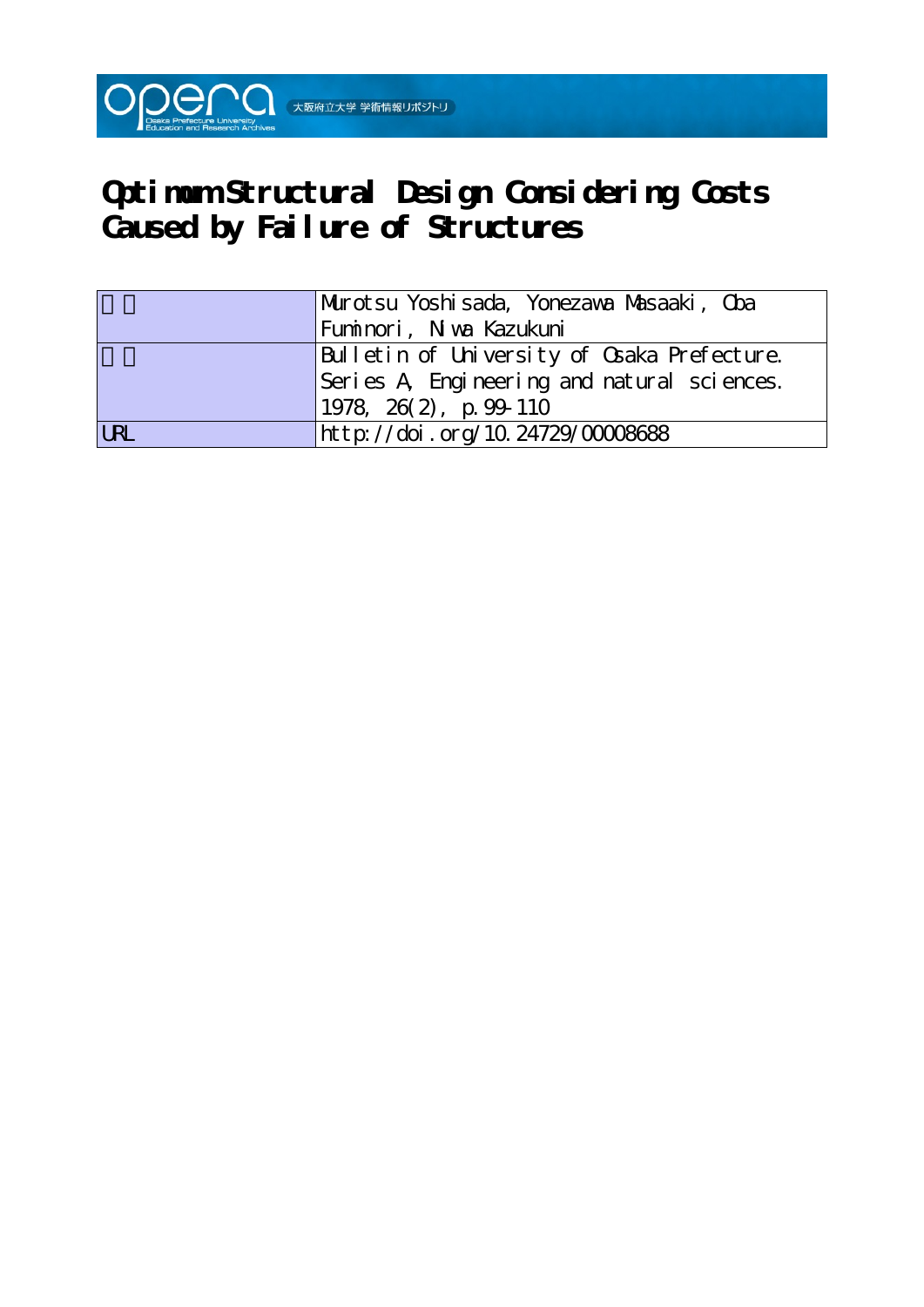# Optimum Structural Design Considering Costs Caused by Failure of Structures

Yoshisada MuRoTsu\*, Masaaki YONEzAwA\*\*, Fuminori OBA\*\*\* and Kazukuni NrwA\*\*\*\*

(Received November 15, 1977)

 This paper deals with an optimum structural design based on reliability analysis. An expected total cost is defined as a sum of the structural cost and the expected loss caused by failure of a structure. The optimum design problem is set up to minimize the expected total cost. A feature of this problem lies in that the optimum value of reliability is determined together with the optimum structure. An algorithmic procedure is presented to solve the problem by applying stochastic programming and a uni-dimensional search technique. Design examples are provided of a three, and a thirteen, member trusses.

#### 1. Introduction

 Loads acting on structures and strength of the structural elements are sometimes subject to random variations. In such a case, structural reliability, or alternatively, the probability of failure has been used as a criterion for structural safety. Applying reliability analysis, optimum design problems have been studied<sup>1 ~9</sup> to determine the structure minimizing the structural cost or weight.

The authors treated in the previous papers<sup>10</sup>),<sup>11</sup> a problem to determine the optimum structure minimizing the structural cost or weight under the specified failure probability of the structure and proposed an efficient algorithmic procedure to solve the problem by applying stochastic programming. However, there are some cases where the allowable failure probability can not be specified. In such cases, alternative formulations of the optimum design problems are necessary.

 In this paper, a problem is considered to determine simultaneously the optimum value of failure probability and structure when the costs caused by failure of the structure are specified. For this purpose, defined is the expected total cost which is taken as a sum of the structural cost and the expected costs due to failure of the structure. An algorithmic procedure is developed and numerical examples are presented.

<sup>\*</sup> Department of Naval Architecture, College of Engineering.

<sup>\*\*</sup> Department of Industrial Engineering, Faculty of Science and Technology, Kinki University, 341 Kowakae, Higashi-Osaka.

<sup>\*\*\*</sup> Department of Aeronautical Engineering, College of Engineering.

<sup>\*\*\*\*</sup> Graduate Student, Department of Aeronautical Engineering, College of Engineering.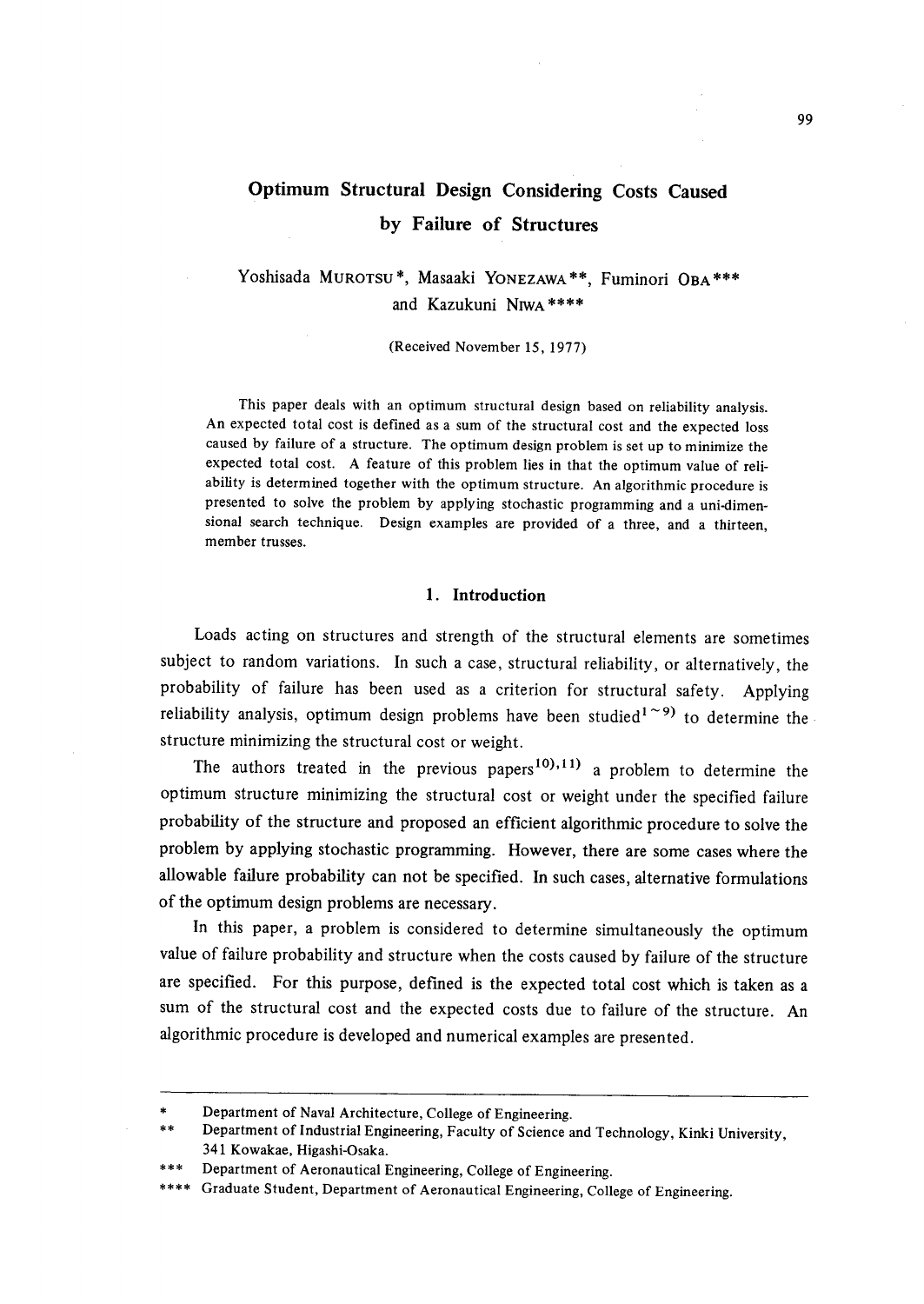## 2. Statement of Problem

 Consider a structural system in which safety margins of failure modes are described by a linear combination of the resistances of elements and loads acting on the structure. That is, the safety margins of failure modes are given by

$$
Z_i = \sum_{j=1}^n a_{ij} R_j - \sum_{j=1}^l b_{ij} L_j \qquad (i = 1, 2, \dots, m), \qquad (1)
$$

where  $R_i$  = structural resistance of the *j*-th element,

 $L_i$  = load acting on the structure,

- $a_{ii}$  = resistance coefficient determined by the position and condition of the  $j$ -th element related to the  $i$ -th failure mode,
- $b_{ii}$  = load coefficient determined by the position and magnitude of the *j*-th load related to the *i*-th failure mode,
- $n =$  number of structural elements,
- $l =$  number of loads,
- $m =$  number of failure modes.

Failure of the structure occurs if any value of  $Z_i$   $(i = 1, 2, \dots, m)$  is negative, i.e., any one of failure modes happens. When structural resistances,  $R_j$ 's, and loads,  $L_i$ 's, exhibit statistical variations and thus they are treated as random variables, safety margins,  $Z_i$ 's, become also random variables. Hence safety of the structure must be evaluated in statistical terms. Let  $F_i$  be the event of failure of mode i and  $\overline{F}_i$  survival of mode  $i$ . The failure probability of the structure can be written as

$$
P_f = \text{Prob}(F_1) + \text{Prob}(\overline{F}_1 \cap F_2) + \text{Prob}(\overline{F}_1 \cap \overline{F}_2 \cap F_3) + \cdots
$$
  
+ 
$$
+ \text{Prob}(\overline{F}_1 \cap \overline{F}_2 \cap \cdots \cap \overline{F}_{m-1} \cap F_m)
$$
  
= 1 - Prob( $\overline{F}_1 \cap \overline{F}_2 \cap \cdots \cap \overline{F}_m$ ). (2)

Structural resistance,  $R_j$ , is a function of dimension of the element,  $A_j$ , such as cross-sectional area and strength of the material,  $C_{yj}$ , (e.g., yield stress) to be used, both of which are in general random variables. However, only  $C_{y_i}$ 's are treated as random variables in this paper, while  $A_i$ 's are given as deterministic variables. As the design variables, the. resistances of structural elements are adopted, and the dimensions of structural elements are assumed to be determined by the mean values of structural resistances and strengths of the materials,  $\overline{R}_j$  and  $\overline{C}_{yj}$ , i.e.,

$$
A_j = A_j(\bar{R}_j, \bar{C}_{yj}). \tag{3}
$$

 The structural cost is a function of the dimensions of structural elements when the materials to be used are specified, and thus from Eq. (3) it can be written as

$$
H_C = H_C(\overline{R}_1, \overline{R}_2, \cdots, \overline{R}_n). \tag{4}
$$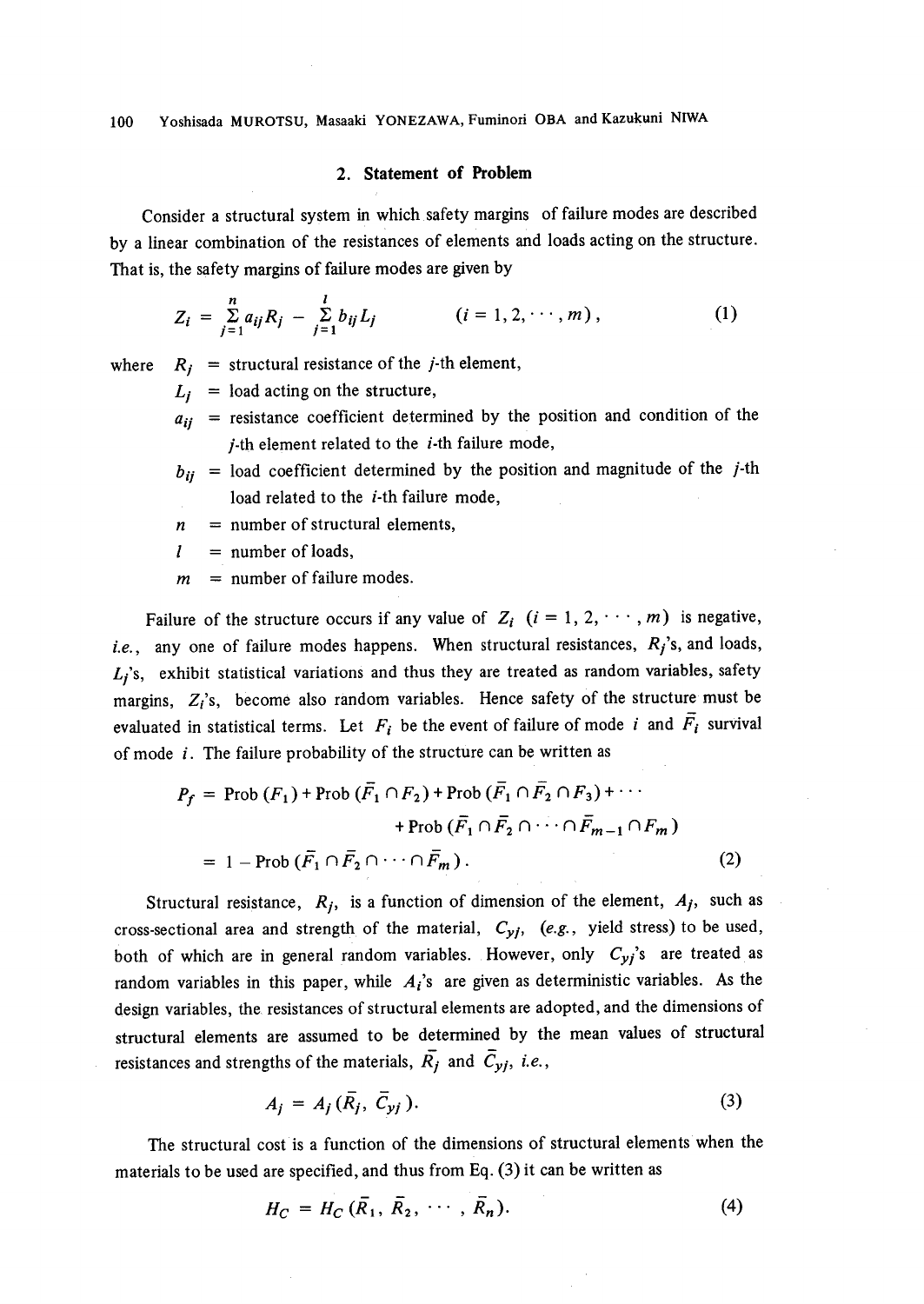Now consider the case where failure probability  $P_f$  is determined by specifying only the mean values of structural resistances,  $\overline{R}_j$ 's, if the probabilistic natures of the loads,  $\overline{L_i}$ 's, are given. Such a case is experienced when  $R_i$ 's are Gaussian random variables with known coefficients of variation.

Let  $H_f(P_f)$  denote the expected costs caused by failure of the structure, such as cost of reconstruction, cost of compensation, cost due to loss of social prestige, etc., when failure probability is  $P_f$ .

The expected total cost  $H_T$  is defined by

$$
H_T = H_C + H_f(P_f). \tag{5}
$$

The problem to be considered is as follows:

PROBLEM "Given the configuration of the structure and the materials to be used, determine the structural resistances,  $\overline{R}_i$ 's, to minimize the expected total cost."

 It should be noted here that by solving the problem the optimum value of failure probability, or alternatively reliability, of the structure is determined together with the optimum structure.

## 3. Solution of Problem

 It takes much time to calculate multi-dimensional probability distribution functions for evaluating failure probability of the structure,  $P_f$ , in Eq. (2). Further probability thus evaluated is an approximate one, using any method so far developed for calculating multi-dimensional probability distribution functions. Thus, it is desirable to employ a search method to attain the optimum solution without using the derivative of  $P_f$ , which requires much processing time and may result in accumulation of errors. For the purpose, consider a subproblem:

**SUBPROBLEM** "Specified the allowable probability level,  $P_{fa}$ , determine the optimum values of the resistances,  $\overline{R}_i$ 's, to minimize the structural cost,  $H_C$ , under the constraint:

$$
P_f \le P_{fa} \tag{6.}
$$

This subproblem is equivalent to the problem treated in the previous paper,<sup>10,11</sup>) and can be solved efficiently by the algorithmic procedure proposed previously. An important property of the solution to the subproblem, which will be proved in the following section (see LEMMA 1), is that the solution to the subproblem is attained on the boundary, *i.e.*,  $P_f = P_{fa}$ . Consequently, the solution to the original problem is obtained by sequentially solving the subproblem. The algorithmic procedure is given as follows:

Step 1: Specify the initial value of  $P_{fa}$ .

Step 2: For the given value of  $P_{fa}$ , solve the subproblem and calculate the expected total cost corresponding to the optimum solution thus obtained. If optimality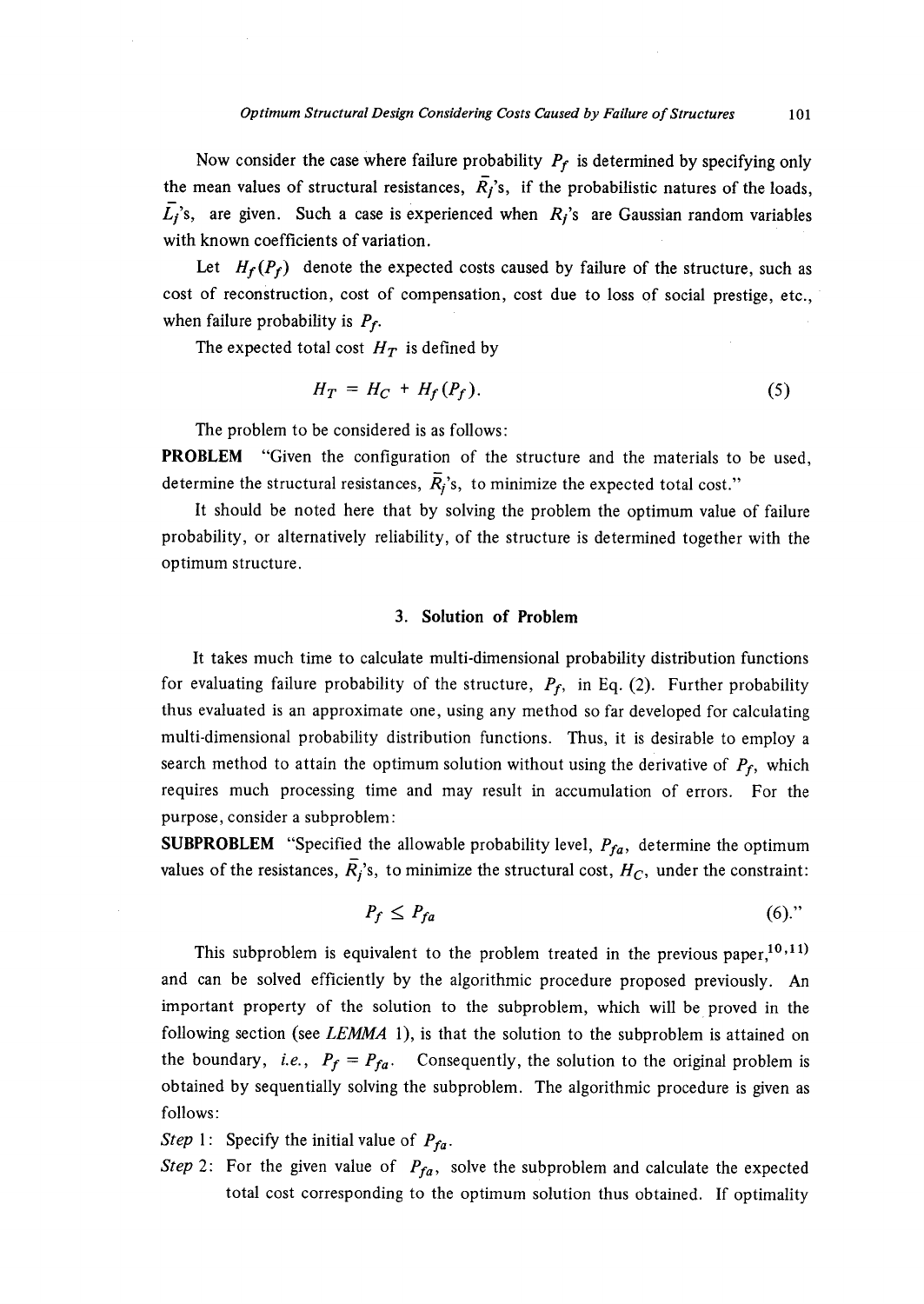#### 102 Yoshisada MUROTSU, Masaaki YONEZAWA, Fuminori OBA and Kazukuni NIWA

condition for the original problem is satisfied, stop the calculation. Otherwise, , go to Step 3.

Step 3: Applying a uni-dimensional search technique,<sup>13)</sup> the value of  $P_{fa}$  is adjusted so as to minimize the expected total cost,  $H_T$ . Go to Step 2.

The flow chart for the above procedure is given in Fig. 1, and the mathematical background is given in the next section.



Fig. 1. Algorithmic procedure for solving problem.

#### 4. Mathematical Baekground of Algorithmic Procedure

Let the design variables be expressed by *n*-dimensional vector  $R = (R_1, R_2, \dots, R_n)$  $R_n$ )<sup>T</sup> and its design space be a subspace of *n*-dimensional Euclidean space  $E^n$ , *i.e.*,  $\Gamma \subset E^n$ , where superscript T means to take transpose of vector. The structural cost,  $H_C$ , and failure probability,  $P_f$ , is a function of the design vector R, and thus they are rewrltten as

$$
H_C = H_C(R), \qquad P_f = P_f(R) \quad \text{for} \quad R \in \Gamma.
$$

 In structural systems, the structural costs increase in general as the design variables are taken to be large, while failure probabilities decrease for the cases considered. Hence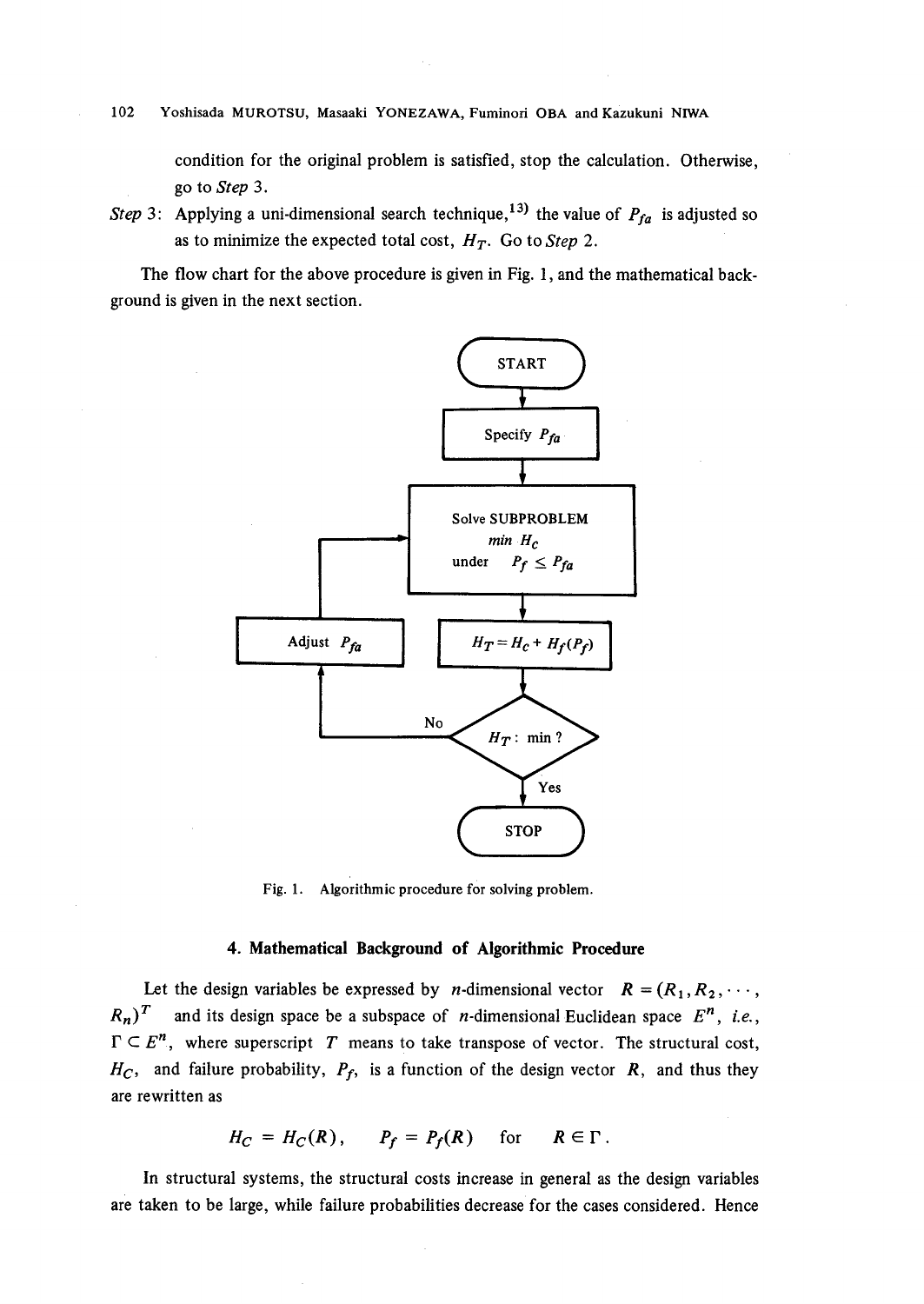the following conditions are satisfied in general:

- (C1)  $H_C(R)$  is componentwise increasing, i.e., for some  $i \in [1,2,\dots,n]$ and for any  $R^1$  and  $R^2 \in \Gamma$  such that  $R^2 - R^1 = (R_i^2 - R_i^1) e_i > 0$ ,  $H_C(R)$  is increasing along  $[R^1, R^2]$ .  $e_i$  is a *n*-dimensional unit vector with the j-th element of unit and all others of zero.
- (C2)  $P_f(R)$  is componentwise decreasing, *i.e.*,  $P_f(R)$  is decreasing along  $[R^1,$  $R<sup>2</sup>$  as defined in (C1).

The following lemma holds for the solution to SUBPROBLEM:

LEMMA 1: The solution to the subproblem is attained on the boundary of the probability constraint, *i.e.*,  $P_f(R^*) = P_{fa}$ .

**PROOF.** For any vector  $\mathbb{R}^1$  contained in an open set:

$$
G\triangleq [R\mid P_f(R)< P_{fa}],
$$

*i.e.*,  $R^1 \in G$ , there exists a number  $\epsilon > 0$  which defines the  $\epsilon$ -neighbourhood of  $R^1$ :

$$
O_{\epsilon}(R^1) \triangleq \left[ R \middle| \, \|R^1 - R\| < \epsilon \, \right] \subset G.
$$

Consider a vector  $R^0$  whose elements  $R_i^0$  are identical with those of  $R^1$  except the  $i$ -th element,  $i.e.,$ 

$$
R_i^0 = R_i^1 - \epsilon/2, \quad R_j^0 = R_j^1 \quad (j = 1, 2, \cdots, n, j \neq i),
$$

and which satisfies

$$
R^0 \in O_{\epsilon}(R^1) \subset G
$$

From the condition  $(C1)$ , the following inequality holds between the structural costs corresponding to  $R^0$  and  $R^1$ 

$$
H_C(R^1) > H_C(R^0).
$$

Consequently,  $R^1$  can not be an optimum solution to *SUBPROBLEM* (*q. e. d.*).

For the expected total cost, the following lemma holds :

**LEMMA 2:** If the failure probability,  $P_f$ , is specified to be  $P_{fa}$ , the expected total cost,  $H_T$ , is minimum for the solution to the subproblem.

**PROOF.** For the specified value of  $P_f$ , the second term of  $H_T$  is constant, i.e.,  $H_f(P_f) = H_f(P_{fa}) = \text{constant}$ . Then

$$
H_T^o(P_{fa}) \triangleq \min_{\mathbf{R} \in \Gamma, P_f = P_{fa}} [H_C + H_f(P_f)]
$$
  
= 
$$
\min_{\mathbf{R} \in \Gamma, P_f = P_{fa}} H_C + H_f(P_{fa})
$$
  
= 
$$
\min_{\mathbf{R} \in \Gamma, P_f \leq P_{fa}} H_C + H_f(P_{fa}).
$$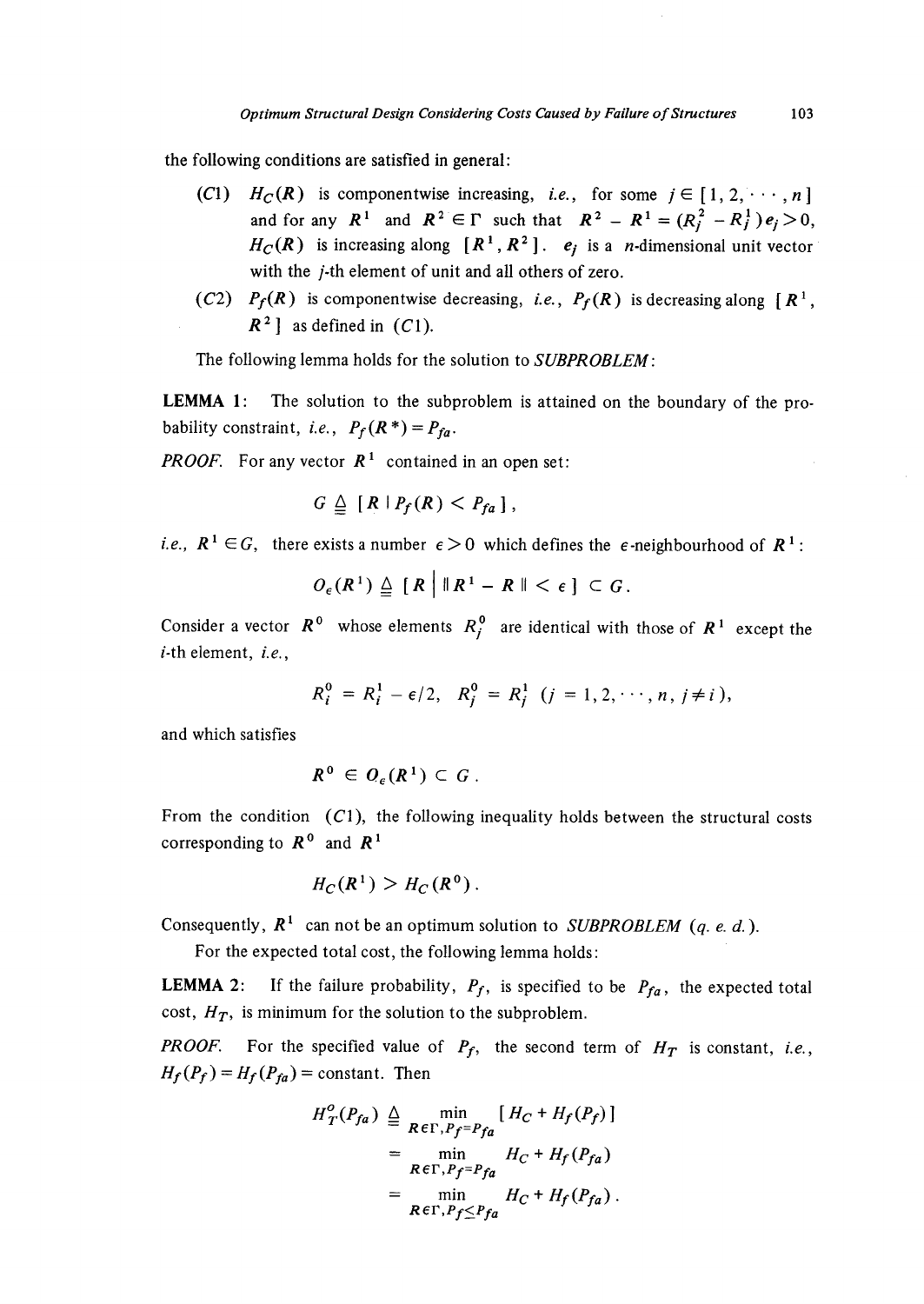104 Yoshisada MUROTSU, Masaaki YONEZAWA, Fuminori OBA and Kazukuni NIWA

The last relation follows from  $LEMMA$  1 (q. e. d.).

 From LEMMAs 1 and 2, the following lemma concerning the solution of the original problem holds:

LEMMA 3: The solution to the original problem is obtained by sequentially solving the subproblem.

**PROOF.** From LEMMAs 1 and 2, the following relation results:

$$
H_{Tmin} \triangleq \min_{R \in \Gamma} H_T \triangleq \min_{P_{fa}} H_T^o(P_{fa})
$$
  
=  $\min_{P_{fa}} [\min_{R \in \Gamma, P_f = P_{fa}} (H_C + H_f(P_f))]$   
=  $\min_{P_{fa}} [\min_{R \in \Gamma, P_f = P_{fa}} H_C + H_f(P_{fa})]$   
=  $\min_{P_{fa}} [\min_{R \in \Gamma, P_f \le P_{fa}} H_C + H_f(P_{fa})]$  (q. e. d.).

 Denote the structural cost corresponding to the optimum solution of the subproblem for a specified value of  $P_{fa}$  as  $H_C^o(P_{fa})$ , i.e.,

$$
H_C^o(P_{fa}) = \min_{R \in \Gamma, P_f(R) \leq P_{fa}} H_C(R)
$$

The following lemma holds:

**LEMMA 4:**  $H_C^o(P_{fa})$  is a decreasing function of  $P_{fa}$ .

**PROOF.** For the specified values of the allowable failure probability such that  $P_{fa}^1 < P_{fa}^2$ , consider the corresponding feasible regions:

$$
F^1 \triangleq [R | P_f(R) \leq P_{fa}^1], \quad F^2 \triangleq [R | P_f(R) \leq P_{fa}^2].
$$

The condition  $(C2)$  yields

$$
F^1 \subset F^2.
$$

Hence 
$$
H_C^o(P_{fa}^1) > H_C^o(P_{fa}^2)
$$

from  $LEMMA$  1 (q. e. d.).

Finally it is clear from LEMMA 3 that the following proposition holds concerning the algorithmic procedure for solving the original problem:

PROPOSITION: The solution to the original problem is obtained by the procedure given in Section 3, performing uni-dimensional search with respect to the allowable failure probability.

 It should be remarked here that the algorithm does not always work well if the expected total cost,  $H_T$ , is not unimodal with respect to the allowable failure probability,  $P_{fa}$ . In that case, optimization should be started from a number of initial values of  $P_{fa}$ , and search for the global minimum is to be carried out since the solution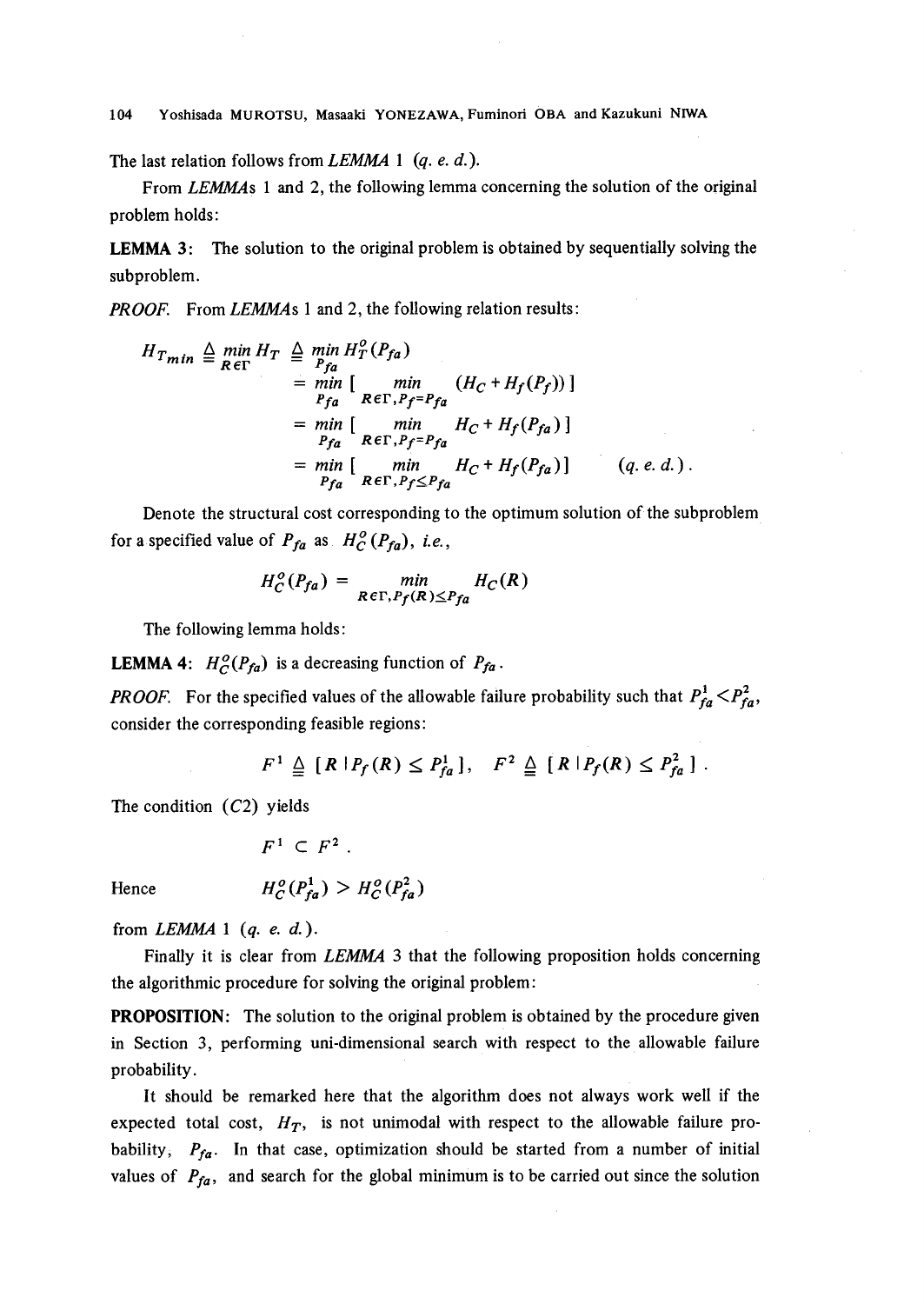from any one initial value.may be a local minimum.

# , 5. Numerical Examples

# 5.1 Design of three member statically indeterminate truss

 Consider a plastic design of an statically indeterminate three member truss structure shown in Fig. 2. The failure of the structure occurs when any two members among three



Fig. 2. Three member statically indeterminate truss

collapse. Thus the following three failure modes are considered as primary modes of failure and their safety margins,  $Z_i$ 's, are given by

 $i)$  Members 1 and 2 collapse both in tension:

$$
Z_1 = R_1 + \frac{\sqrt{2}}{2} R_2 + \frac{\sqrt{2}}{2} L_1 - \frac{\sqrt{2}(\sqrt{3} + 1)}{2} L_2, \tag{7}
$$

 $ii)$  Members 2 and 3 collapse both in tension:

$$
Z_2 = \frac{\sqrt{2}}{2}R_2 + R_3 - \frac{\sqrt{2}}{2}L_1 - \frac{\sqrt{2}(\sqrt{3}-1)}{4}L_2, \qquad (8)
$$

and *iii*) Members 1 and 3 collapse in compression and tension, respectively:

$$
Z_3 = \frac{\sqrt{2}}{2}R_1 + \frac{\sqrt{2}}{2}R_3 - L_1 + \frac{1}{2}L_2.
$$
 (9)

The failure probability of the structure is calculated as

$$
P_f = \text{Prob}(Z_1 < 0) + \text{Prob}(Z_1 \ge 0 \cap Z_2 < 0) + \text{Prob}(Z_1 \ge 0 \cap Z_2 \ge 0 \cap Z_3 < 0)
$$
\n
$$
= 1 - \text{Prob}(Z_1 \ge 0 \cap Z_2 \ge 0 \cap Z_3 \ge 0) \tag{10}
$$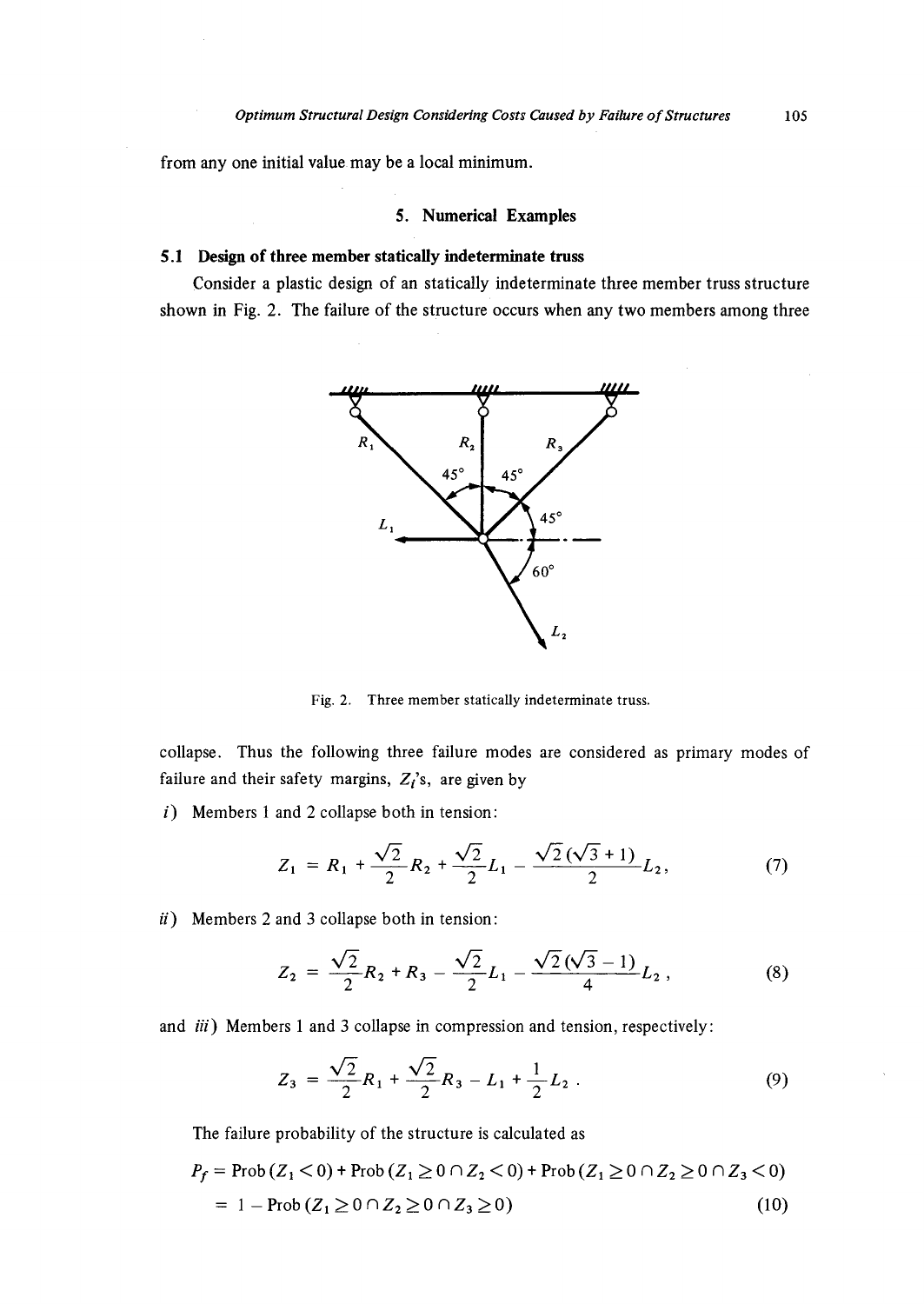# 106 Yoshisada MUROTSU, Masaaki YONEZAWA, Fuminori OBA and Kazukuni NIWA

In this example, the resistance of the member,  $R_i$ , is related to their respective cross sectional area,  $A_i$ , and yield stress,  $C_{yi}$ , as

$$
R_j = C_{yj} A_j \,. \tag{11}
$$

The structural cost is given by

$$
H_C = \sum_{j=1}^{3} C_{mj} d_j l_j A_j , \qquad (12)
$$

where  $C_{mj}$  = material cost of the *j*-th member per unit weight,

 $d_i$  = specific weight of the *j*-th member,

and  $l_i$  = length of the *j*-th member.

The expected loss due to structural failure is given by

$$
H_f(P_f) = C_f P_f. \tag{13}
$$

Consider the case where the resistances of the members,  $R_j$ 's, and the loads,  $L_j$ 's are independent Gaussian random variables and the coefficients of variations,  $CV_{Rj}$  and  $CV_{L,i}$ , and the means of the loads,  $L_i$ , are given. Then the failure probability of the structure is determined by specifying the mean value of the strengths,  $R_i$ .

For example, when the cross sectional area,  $A_i$ , is deterministic variable and the yield stress,  $C_{yj}$ , is Gaussian random variable with known mean,  $\overline{C}_{yj}$ , and coefficient of variation,  $CV_{vi}$ , the resistance of the *j*-th member,  $R_i$ , becomes Gaussian random variable with the coefficient of variation equal to  $CV_{yi}$  as seen from Eq. (11). Consequently,  $A_i$ 's are determined as  $\overline{R}_i/\overline{C}_{V_i}$ . Further the safety margins given by Eqs. (7)-(9) become Gaussian random variables, and thus to evaluate failure probability,  $P_f$ , three dimensional Gaussian distribution functions need to be calculated. For the purpose, the method developed in the previous paper<sup>12)</sup> is used. Data concerned are listed in Table 1 .

Table 1. Data concerned for three member truss.

|              | $l$ , in     | $CV_{Rj}$ | $C_{\nu i}$ ksi | $C_{\text{mj}}d_j\$ in <sup>3</sup> | $Li$ kips | $CV_{Li}$ |
|--------------|--------------|-----------|-----------------|-------------------------------------|-----------|-----------|
|              | $60\sqrt{2}$ | 0.05      | 40              | 0.03                                | 100       | 0.2       |
| $\mathbf{2}$ | 60           | 0.05      | 40              | 0.03                                | 150       | 0.2       |
| 3            | $60\sqrt{2}$ | 0.05      | 40              | 0.03                                |           |           |

 Fig. 3 illustrates a search procedure in Steps 2 and 3 given in Section 3, using the quadratic approximation<sup>13)</sup> for the case of  $C_f = 10^3$  \$.

The optimum solutions are listed in Table 2 for various values of  $C_f$ . As the value of  $C_f$  becomes large, i.e., the cost due to failure of the structure becomes large, the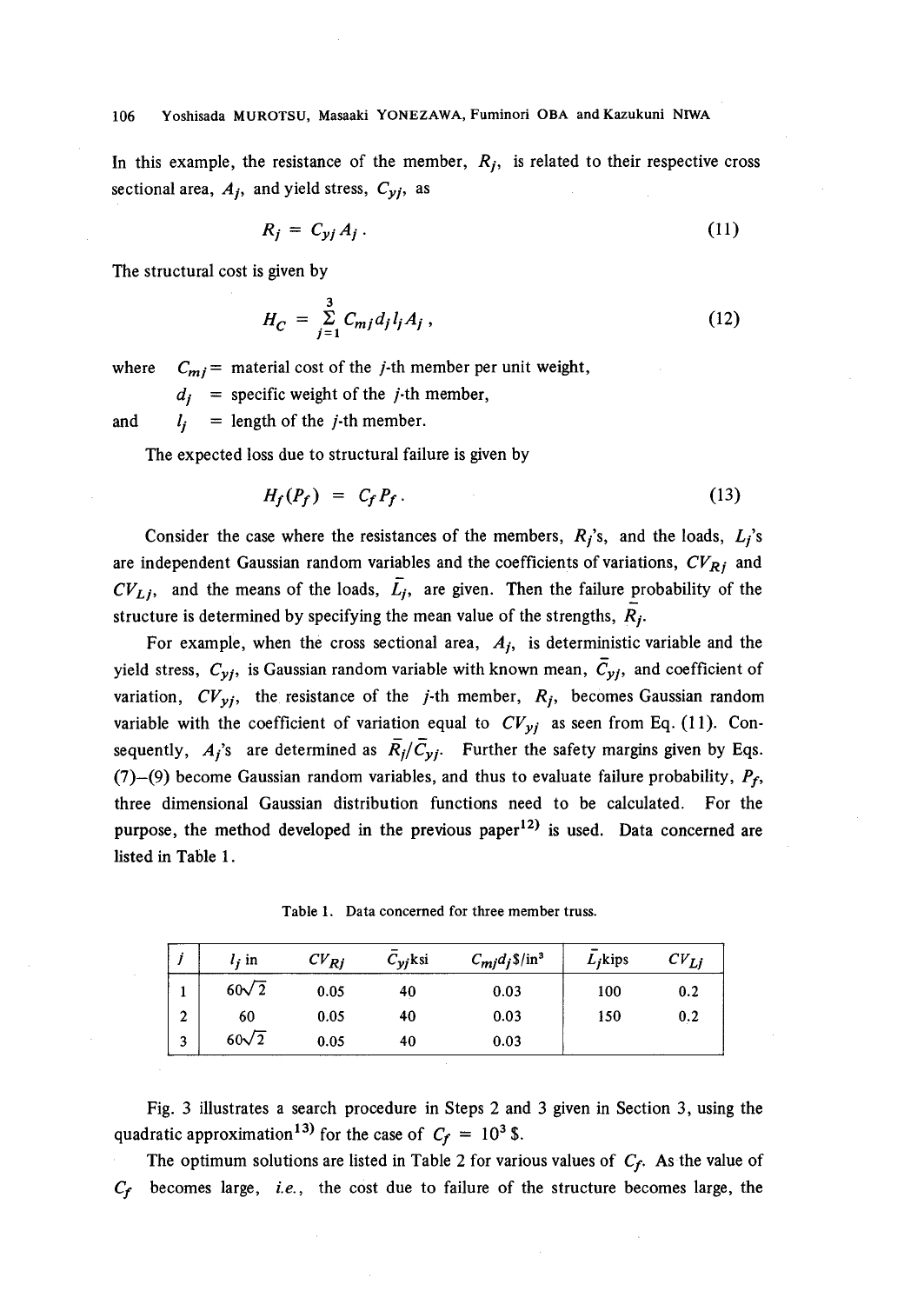

Fig. 3. Sequences searching for optimum failure probability using quadratic approximation method.

Table 2. Optimum solutions for various values of  $C_f$  (three member truss).

| $C_f$ \$        | $R$ , kips | $R$ , kips | $R_3$ kips | $\boldsymbol{P}_f$    | $H^0_{C}$ | $H^0_{\tau}$ \$ |
|-----------------|------------|------------|------------|-----------------------|-----------|-----------------|
| 10 <sup>2</sup> | 70.0       | 132.0      | 62.4       | $9.64 \times 10^{-3}$ | 14.71     | 15.67           |
| 10 <sup>3</sup> | 89.2       | 140.0      | 70.4       | $7.79 \times 10^{-4}$ | 16.85     | 17.63           |
| 10 <sup>4</sup> | 105.2      | 146.8      | 76.8       | $6.79 \times 10^{-5}$ | 18.61     | 19.29           |
| 10 <sup>5</sup> | 119.3      | 152.8      | 82.4       | $6.16 \times 10^{-6}$ | 20.15     | 20.77           |
| 10 <sup>6</sup> | 132.0      | 158.0      | 87.2       | $5.71 \times 10^{-7}$ | 21.55     | 22.13           |



Fig. 4. Effect of cost due to failure of structure on optimum solution (three member truss).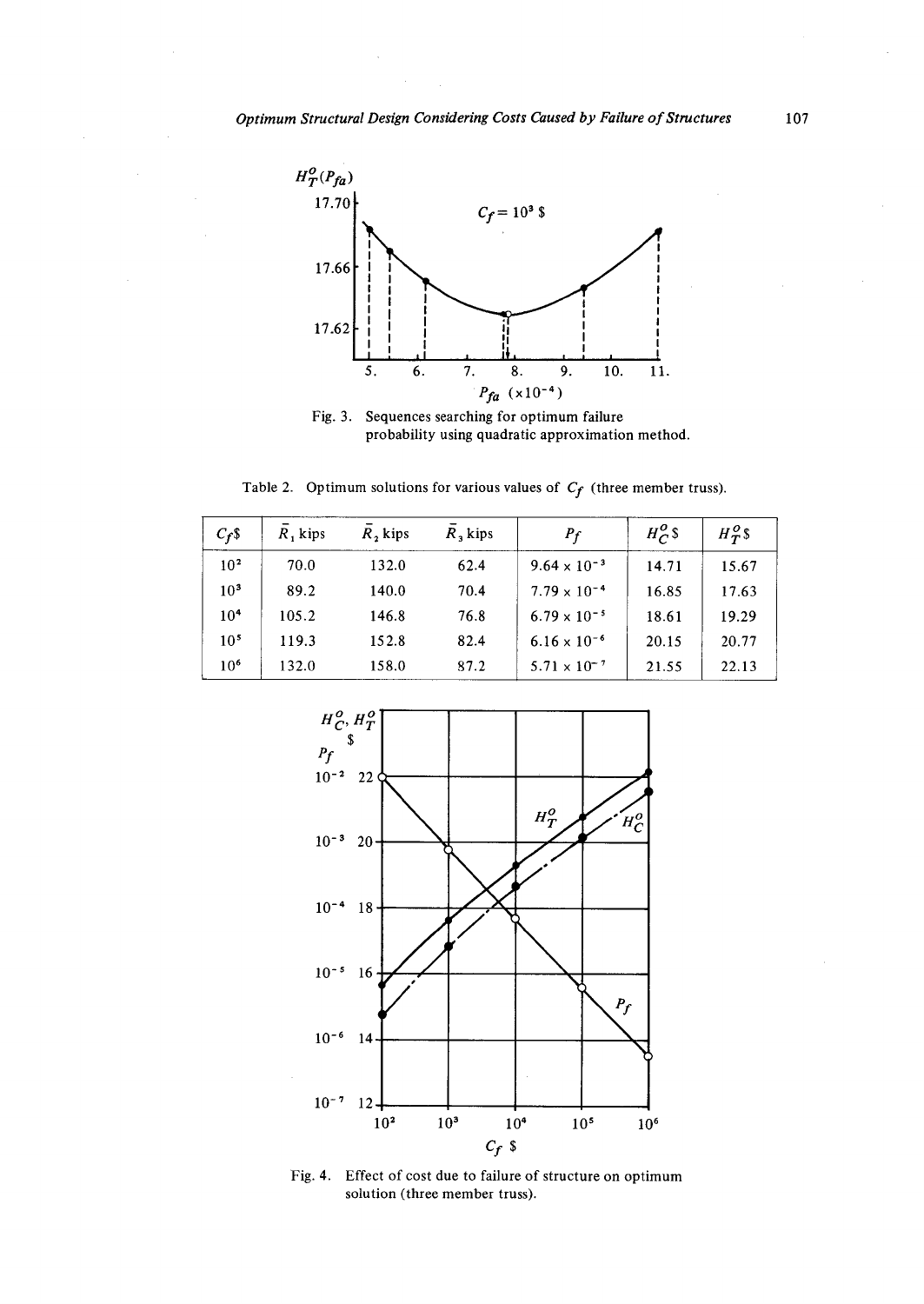optimum failure probability becomes small, while the structural cost becomes large. This fact is also schematically shown in Fig. 4.

# 5.2 Design of thirteen member statically determinate truss

 Consider a plastic design of a thirteen member statically determinate truss shown in Fig. 5. The safety margins of failure modes are given by



Fig. 5. Thirteen member statically determinate truss  $(l_1 = \sqrt{3}l_0, l_2 = \sqrt{6-2\sqrt{6}}l_0, l_0 = 100 \text{ in}.$ 

|  | $z_1$ = $R_1$ -0.9186 $L_1$ -0.6124 $L_2$ -0.3062 $L_3$                            |     |
|--|------------------------------------------------------------------------------------|-----|
|  | $z_2$ = $R_2$ -0.3029 L <sub>1</sub> -0.6058 L <sub>2</sub> -0.3029 L <sub>3</sub> |     |
|  | $z_3 = R_3 -0.5303 L_1 -0.3535 L_2 -0.1768 L_3$                                    |     |
|  | $z_4 = R_4 -1.0000 L_1$                                                            |     |
|  | $z_5$ = $R_5$ + 0.4186 $L_1$ -0.3876 $L_2$ -0.1938 $L_3$                           |     |
|  | $z_6$ = $R_6$ -0.1835 $L_1$ -0.3670 $L_2$ -0.1835 $L_3$                            |     |
|  | $z_7 = R_7 -0.3062 L_1 -0.6124 L_2 -0.9186 L_3$                                    | (14 |
|  | $z_8$ = $R_8$ -0.3029 L <sub>1</sub> -0.6058 L <sub>2</sub> -0.3029 L <sub>3</sub> |     |
|  | $z_9 = R_9 -0.1768 L_1 -0.3535 L_2 -0.5303 L_3$                                    |     |
|  | $-1.0000 L_3$<br>$Z_{10} = R_{10}$                                                 |     |
|  | $z_{11} = R_{11} - 0.1938 L_1 - 0.3876 L_2 + 0.4186 L_3$                           |     |
|  | $z_{12} = R_{12} - 0.5303 L_1 - 0.3536 L_2 - 0.1768 L_3$                           |     |
|  | $z_{13} = R_{13} - 0.1768 L_1 - 0.3536 L_2 - 0.5303 L_3$ .                         |     |

 Failure probability may be evaluated by Eqs. (2) and (14). However, dimension is too high to exactly calculate it, and thus the approximate formula developed in the previous paper<sup>11)</sup> will be applied in the following calculations.

 The structural cost and the expected loss are assumed to be given in the similar manner as in the previous example.

The resistances of structural elements and the loads acting on the structure are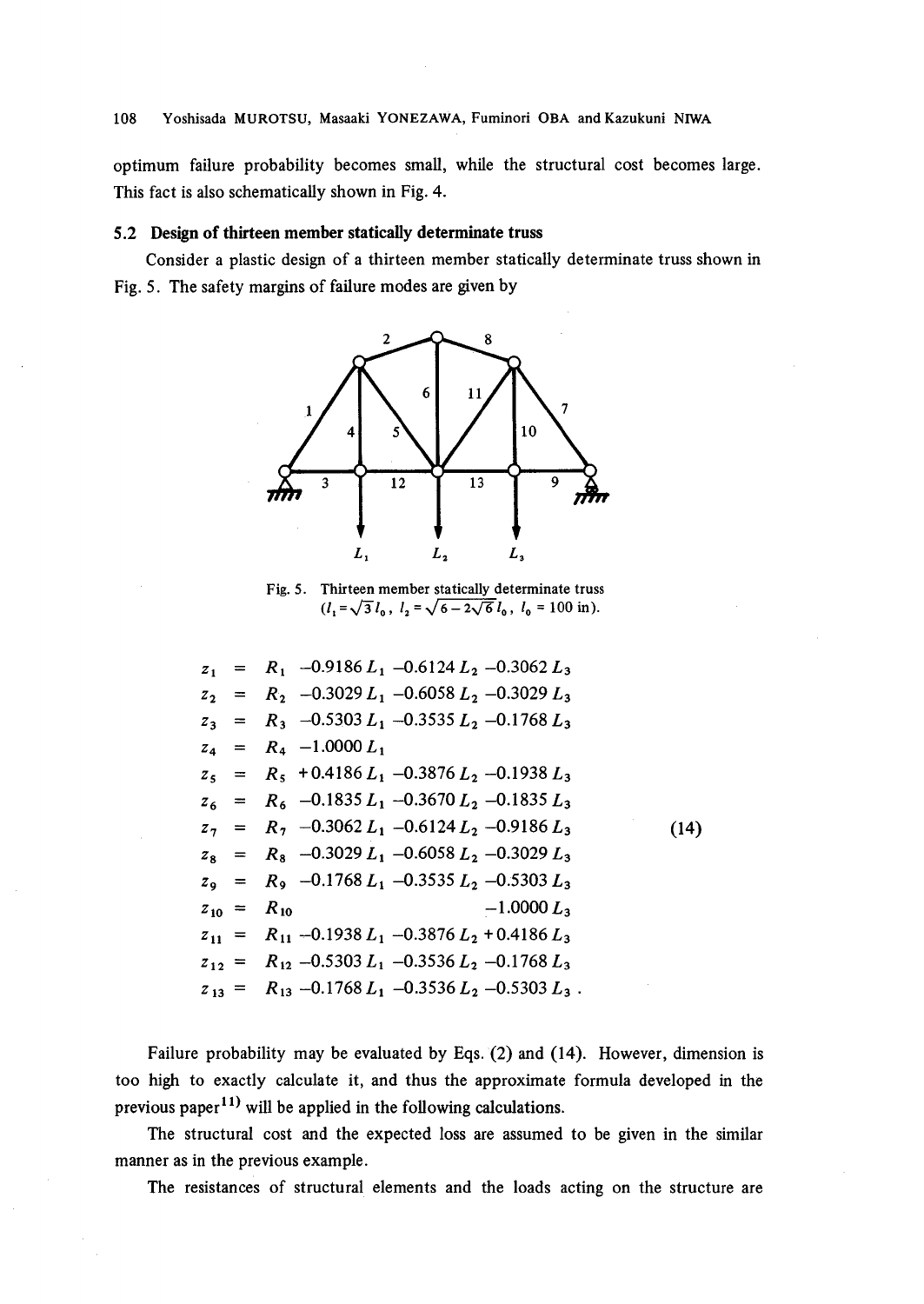assumed to be independent Gaussian random variables. The data concerned are listed in Table 3.

The optimum solution for some values of  $C_f$  is given in Table 4. It is seen that the optimum structure is of symmetric form. The minimum expected total cost for the given value of the allowable failure probability,  $H_T^o(P_{fa})$ , is plotted against the allowable failure probability,  $P_{fa}$ , in Fig. 6. It is interesting to note that the minimum expected total cost is not so sensitive to failure probability in this case, which is also true in the previous example as shown in Fig. 3.

| D,<br>ັ່<br>n | <b>The Committee Committee</b><br>บร้<br>◡<br>╯<br>_______ | $c_{m j} d_j$<br>--------- | -------<br>--<br>$L_i$ kips<br><b>CONTRACTOR CONTRACTOR</b> | ◡<br>., |
|---------------|------------------------------------------------------------|----------------------------|-------------------------------------------------------------|---------|
| ∪.⊥ J         | 4U<br>$-11 - 11 - 11$                                      | ----                       | ۷U                                                          | V. LJ   |

Table 3. Data concerned for thirteen member truss.



Table 4. Optimum solutions for thirteen member truss.

Fig. 6. Minimum expected total cost and minimum structural cost plotted against allowable failure probability (thirteen member truss).

# 6. Conclusion

An optimum design problem is considered to minimize the expected total cost defined as a sum of the structural cost and the expected loss caused by failure of the structure. A feature of this problem lies in that the optimum value of failure probability